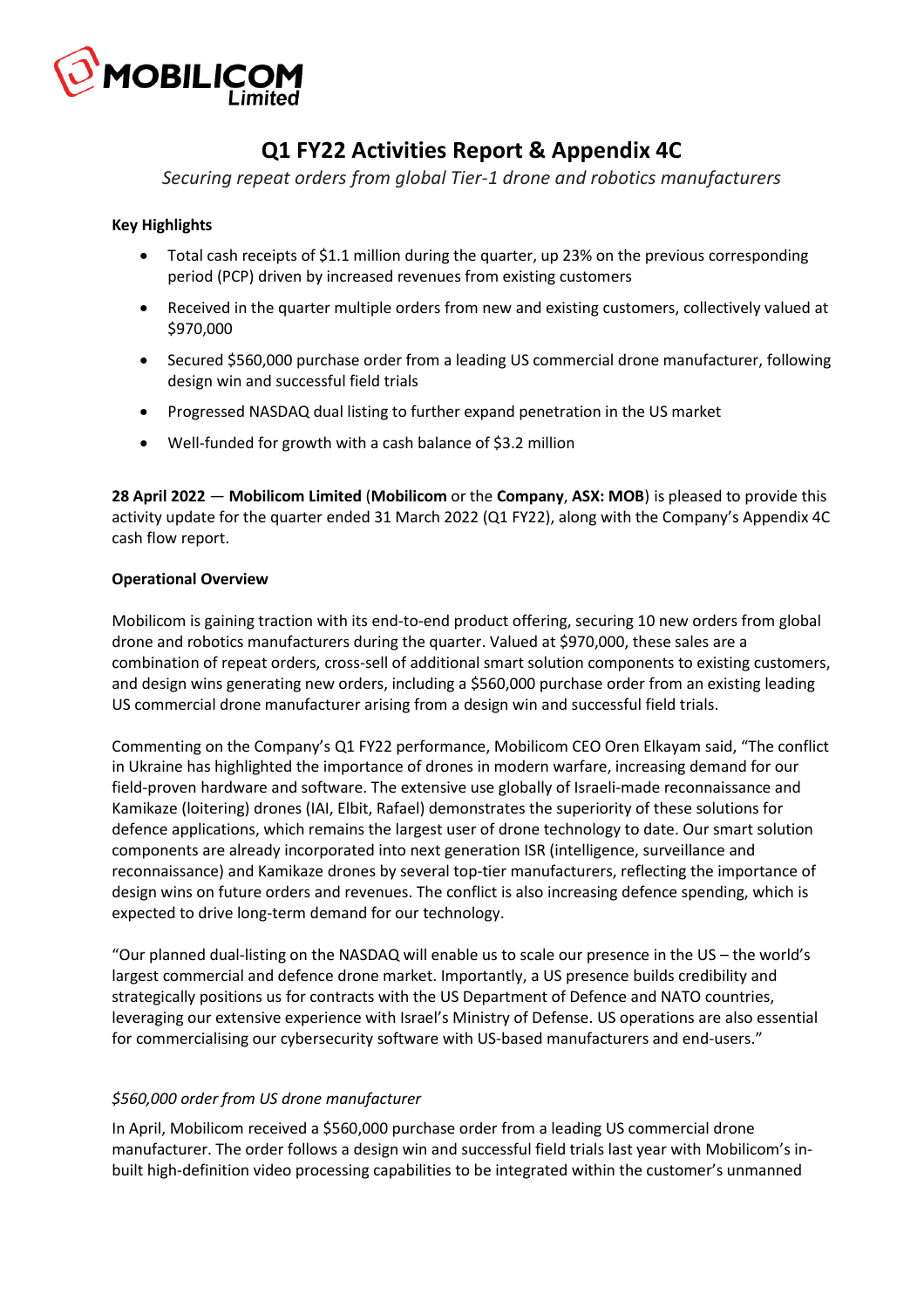systems for long range and non-line of Sight (N-LOS) communication. Mobilicom has commenced fulfilling this order, which will be delivered throughout 2022.

#### *New & repeat orders*

The recent Abraham Accords peace treaty between Israel and several Arab nations has resulted in Mobilicom receiving a significant initial order from a leading government organisation from one of these countries. This business win opens new growth markets and opportunities for Mobilicom.

In addition to securing new customers, Mobilicom continues to fulfil repeat confirmed purchase orders from its existing customer base, including Israel MOD, Censys, Teledyne-Flir and Elbit. As of 31 March 2022, Mobilicom had confirmed order backlog of \$700,000, due for delivery throughout 2022.

In-field implementation of Mobilicom's ICE Cybersecurity software is progressing to schedule with the Israel Ministry of Defence. This important technical validation will assist in increasing adoption of the world-first AI-based 360° software by other leading drone and robotics manufacturers.

#### **Corporate**

During the quarter, Mobilicom commenced the process for a NASDAQ dual-listing, appointing a lead underwriter, preparing registration statement on Form F-1, and lodging initial confidential filings with the US regulatory authorities. Funds raised under the IPO will be used to accelerate Mobilicom's growth strategy - expanding its footprint in the US, increasing sales and marketing activities in its key target markets, fast-tracking the rollout and development of its cybersecurity and software offering, and supporting working capital.

A NASDAQ listing would further enhance Mobilicom's presence in the world's most mature drone and robotics market for both commercial and defence applications. Mobilicom is quickly building its US customer base, which includes Teledyne-Flir, Sarcos, and Censys. A US listing would also increase partnership and M&A opportunities, and progress product qualification and procurement processes with the US Department of Defense (DoD) and other US Government programs.

Mobilicom's NASDAQ listing is anticipated in Q3 FY22.

#### **Financial**

Customer receipts increased to \$832,000, up 19% over the prior corresponding period, driven by new business wins and repeat orders from existing customers. In addition to orders fulfilled during the quarter, Mobilicom had confirmed order backlog of \$700,000 as of 31 March 2022.

Total Q1 2022 expenses were in line with average 2021 quarterly costs, reflecting continuing efficient cash management. Mobilicom has a long operational runway with a cash balance of \$3.2 million as of 31 March 2022.

#### **Outlook**

Mobilicom continues to execute its growth strategy within the fast-growing drone and robotics market, securing design wins from new and existing drone manufacturers, including global Tier-1 customers, and growing revenue contribution from these customers through repeat orders and bundled component offerings, and commercialising its world-first AI-based 360° cybersecurity software. Mobilicom has a unique value proposition in the industry, offering multiple key smart components for drones and robotics platforms. The Company's funded research and development programs support its ongoing product innovation, ensuring its technology remains at the forefront of the industry.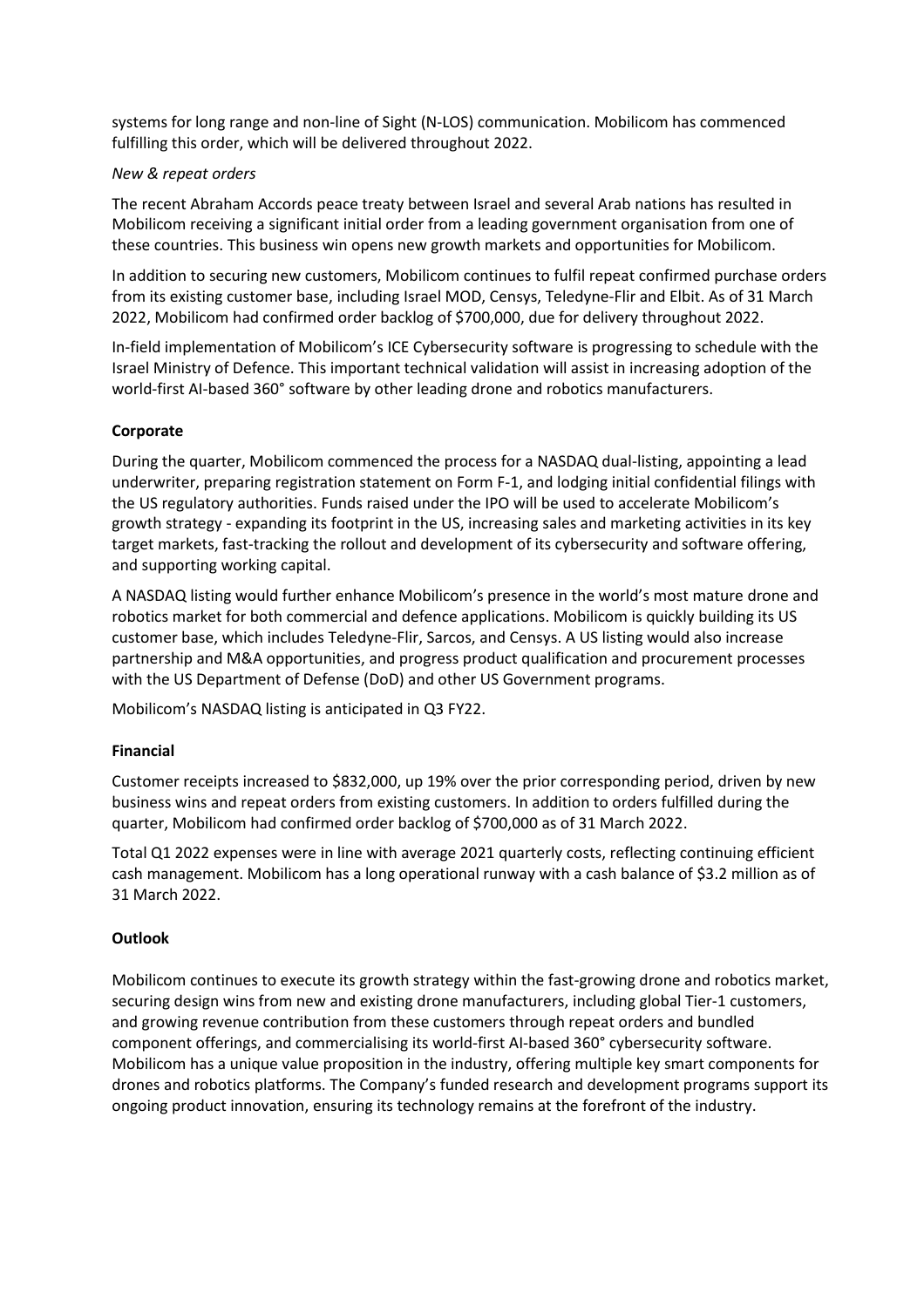#### **Investor Webinar**

Mobilicom will host an investor webinar to discuss its Q1 FY22 performance at 3.30pm AEST on Tuesday 3 May 2022. The webinar will run for approximately 30 minutes and will provide attendees with the opportunity to ask questions following the presentation. Register to attend at [https://us02web.zoom.us/webinar/register/WN\\_ntb2nS3wQfq4943oYK10Qg](https://us02web.zoom.us/webinar/register/WN_ntb2nS3wQfq4943oYK10Qg)

*Authorised for release by the Board of Mobilicom Limited.* 

#### **For more information on Mobilicom, please contact:**

**Tristan Everett** Media Relations +61 403 789 096 [tristan.everett@marketeye.com.au](mailto:tristan.everett@marketeye.com.au)

**Aidan Brooksby** Investor Relations +61 431 716 947 [aidan.brooksby@marketeye.com.au](mailto:aidan.brooksby@marketeye.com.au)

**Oren Elkayam** Mobilicom Ltd [oren.elkayam@mobilicom.com](mailto:oren.elkayam@mobilicom.com)

#### **About Mobilicom**

Mobilicom is an end-to-end provider of cybersecurity and smart solutions for drones, robotics & autonomous platforms. As a high-tech company it designs, develops and delivers smart solutions focused primarily on targeting global drone, robotics and autonomous system manufacturers.

The company holds patented technology & unique know-how for Mobile Mesh networking. It has a large, field proven portfolio of commercialised products used in a variety of applications.

Mobilicom has grown a global customer base with sales to high profile customers including corporates, governments and military departments. Mobilicom's competitive advantages including outstanding security capabilities and performance in harsh environmental conditions.

Mobilicom's large solution portfolio has been deployed worldwide, seeing the Company derive revenue from hardware, software sales & licensing fees and professional support services for its solutions.

#### [https://mobilicom-ltd.com.au](https://mobilicom-ltd.com.au/)

#### **Disclaimer**

This press release does not constitute an offer to sell or the solicitation of an offer to buy any securities. Any offers, solicitations or offers to buy, or any sales of securities will be made in accordance with the registration requirements of the Securities Act of 1933, as amended.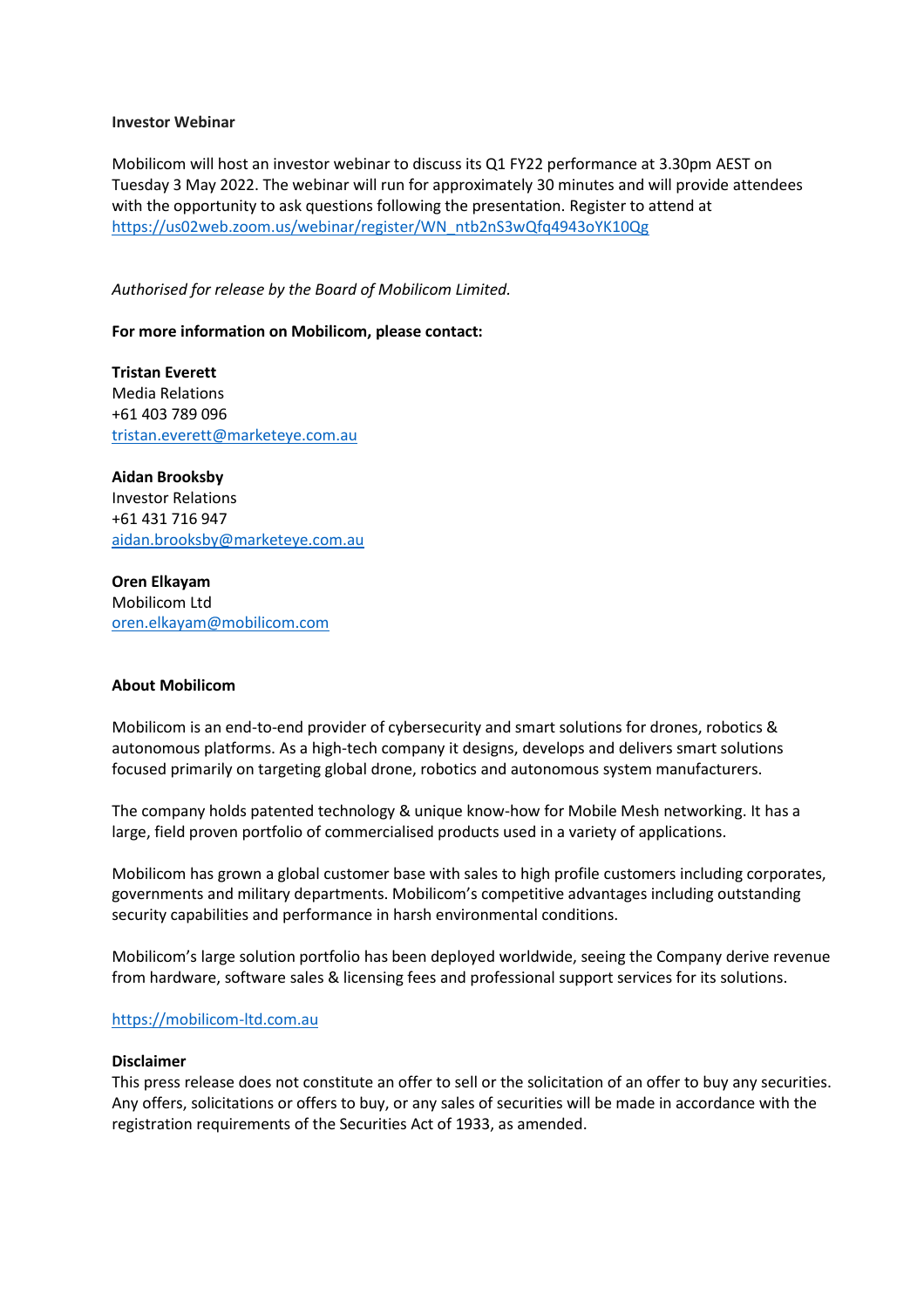## **Appendix 4C**

# **Quarterly cash flow report for entities subject to Listing Rule 4.7B**

| Name of entity    |                                   |
|-------------------|-----------------------------------|
| Mobilicom Limited |                                   |
| <b>ABN</b>        | Quarter ended ("current quarter") |
|                   |                                   |

| <b>Consolidated statement of cash flows</b> |                                                     | <b>Current quarter</b><br>\$A'000 | Year to date<br>$(3$ months)<br>\$A'000 |
|---------------------------------------------|-----------------------------------------------------|-----------------------------------|-----------------------------------------|
| 1.                                          | Cash flows from operating activities                |                                   |                                         |
| 1.1                                         | Receipts from customers                             | 832                               | 832                                     |
| 1.2                                         | Payments for                                        |                                   |                                         |
|                                             | research and development<br>(a)                     | (181)                             | (181)                                   |
|                                             | product manufacturing and operating<br>(b)<br>costs | (175)                             | (175)                                   |
|                                             | advertising and marketing<br>(C)                    | (185)                             | (185)                                   |
|                                             | leased assets<br>(d)                                | (115)                             | (115)                                   |
|                                             | staff costs<br>(e)                                  | (844)                             | (844)                                   |
|                                             | (f)<br>administration and corporate costs           | (213)                             | (213)                                   |
| 1.3                                         | Dividends received (see note 3)                     |                                   |                                         |
| 1.4                                         | Interest received                                   |                                   |                                         |
| 1.5                                         | Interest and other costs of finance paid            | (5)                               | (5)                                     |
| 1.6                                         | Income taxes paid                                   |                                   |                                         |
| 1.7                                         | Government grants and tax incentives                | 287                               | 287                                     |
| 1.8                                         | Other (provide details if material)                 |                                   |                                         |
| 1.9                                         | Net cash from / (used in) operating<br>activities   | (599)                             | (599)                                   |

| 2.  |                             | Cash flows from investing activities |     |     |
|-----|-----------------------------|--------------------------------------|-----|-----|
| 2.1 | Payments to acquire or for: |                                      |     |     |
|     | (a)                         | entities                             |     |     |
|     | (b)                         | businesses                           |     |     |
|     | (c)                         | property, plant and equipment        | (6) | (6) |
|     | (d)                         | investments                          |     |     |
|     | (e)                         | intellectual property                |     |     |
|     | (f)                         | other non-current assets             |     |     |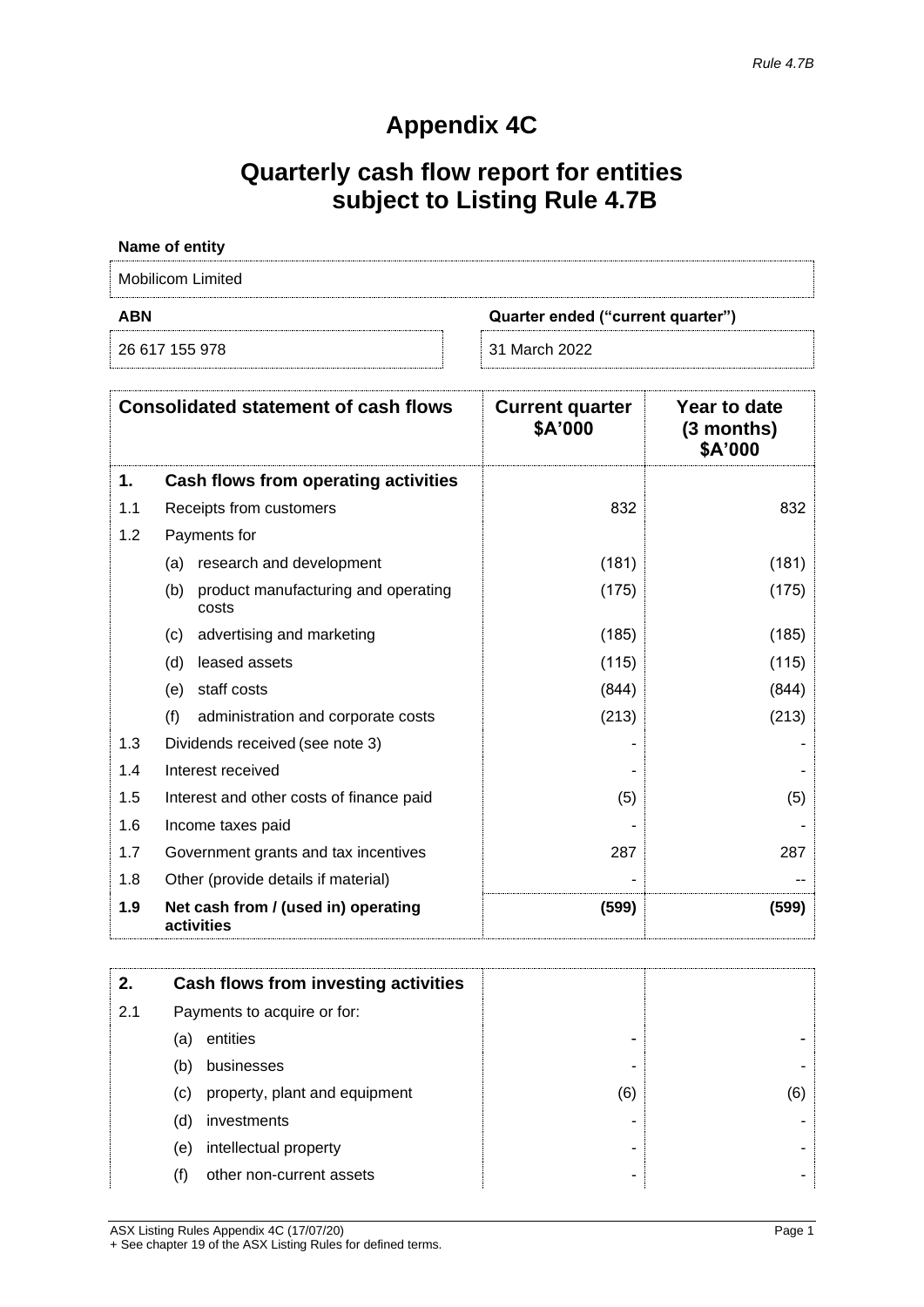|     | <b>Consolidated statement of cash flows</b>       | <b>Current quarter</b><br>\$A'000 | Year to date<br>$(3$ months)<br>\$A'000 |
|-----|---------------------------------------------------|-----------------------------------|-----------------------------------------|
| 2.2 | Proceeds from disposal of:                        |                                   |                                         |
|     | entities<br>(a)                                   |                                   |                                         |
|     | (b)<br>businesses                                 |                                   |                                         |
|     | property, plant and equipment<br>(c)              |                                   |                                         |
|     | (d)<br>investments                                |                                   |                                         |
|     | intellectual property<br>(e)                      |                                   |                                         |
|     | (f)<br>other non-current assets                   |                                   |                                         |
| 2.3 | Cash flows from loans to other entities           |                                   |                                         |
| 2.4 | Dividends received (see note 3)                   |                                   |                                         |
| 2.5 | Other (provide details if material)               |                                   |                                         |
| 2.6 | Net cash from / (used in) investing<br>activities | (6)                               | (6)                                     |

| 3.   | Cash flows from financing activities                                                          |       |       |
|------|-----------------------------------------------------------------------------------------------|-------|-------|
| 3.1  | Proceeds from issues of equity securities<br>(excluding convertible debt securities)          |       |       |
| 3.2  | Proceeds from issue of convertible debt<br>securities                                         |       |       |
| 3.3  | Proceeds from exercise of options                                                             |       |       |
| 3.4  | Transaction costs related to issues of<br>equity securities or convertible debt<br>securities |       |       |
| 3.5  | Proceeds from borrowings                                                                      |       |       |
| 3.6  | Repayment of borrowings                                                                       |       |       |
| 3.7  | Transaction costs related to loans and<br>borrowings                                          |       |       |
| 3.8  | Dividends paid                                                                                |       |       |
| 3.9  | Other (NASDAQ listing related costs)                                                          | (181) | (181) |
| 3.10 | Net cash from / (used in) financing<br>activities                                             | (181) | (181) |

|     | Net increase / (decrease) in cash and<br>cash equivalents for the period |       |       |
|-----|--------------------------------------------------------------------------|-------|-------|
| 4.1 | Cash and cash equivalents at beginning of<br>period                      | 3,996 | 3,996 |
| 4.2 | Net cash from / (used in) operating<br>activities (item 1.9 above)       | (599) | (599) |
| 4.3 | Net cash from / (used in) investing activities<br>(item 2.6 above)       | (6)   | (6)   |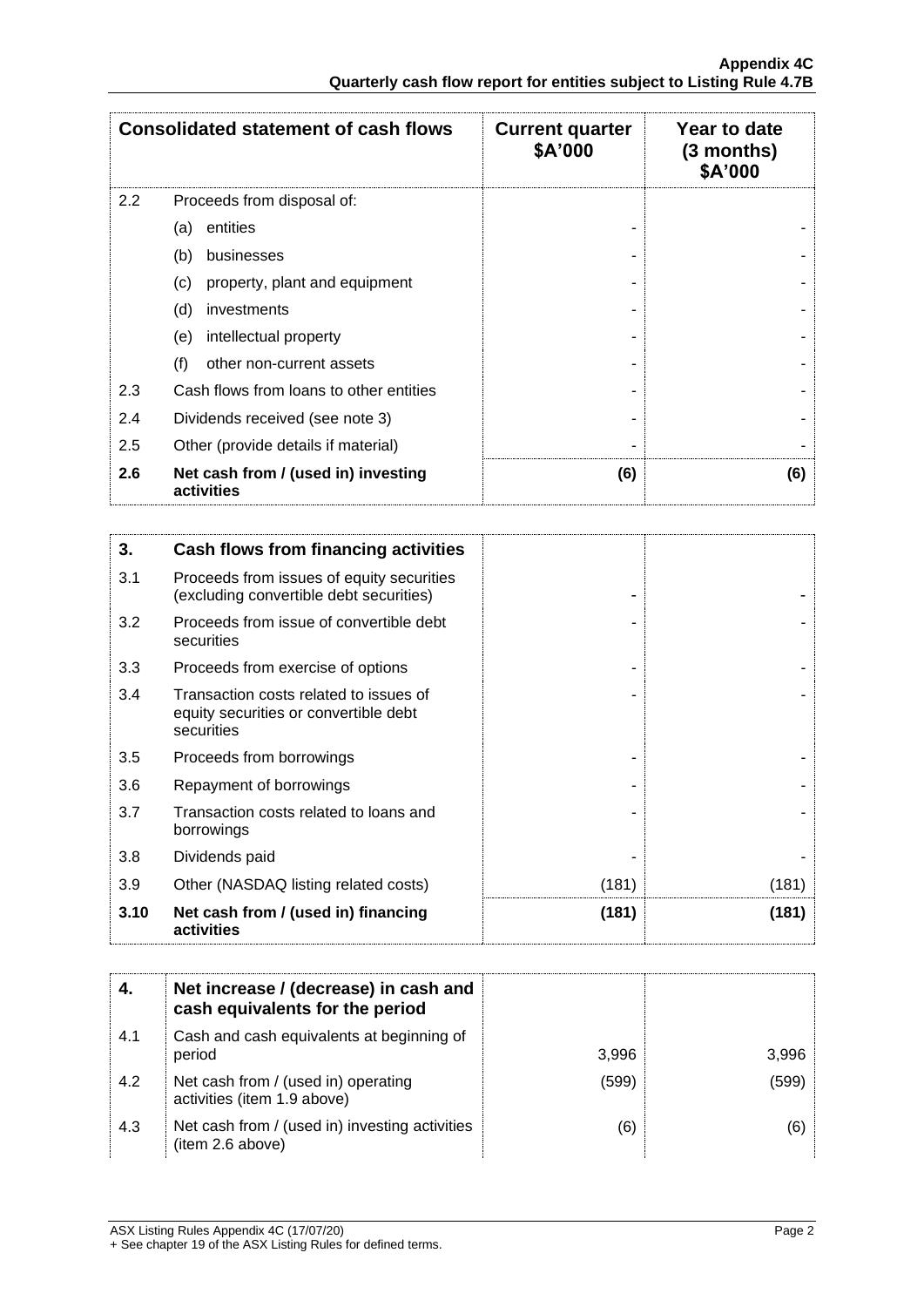| <b>Consolidated statement of cash flows</b> |                                                                    | <b>Current quarter</b><br>\$A'000 | Year to date<br>$(3$ months)<br>\$A'000 |
|---------------------------------------------|--------------------------------------------------------------------|-----------------------------------|-----------------------------------------|
| 4.4                                         | Net cash from / (used in) financing activities<br>item 3.10 above) | (181)                             | (181)                                   |
| 4.5                                         | Effect of movement in exchange rates on<br>cash held               | (24)                              | (24)                                    |
| 4.6                                         | Cash and cash equivalents at end of<br>period                      | 3.186                             | 3,186                                   |

| 5.  | Reconciliation of cash and cash<br>equivalents<br>at the end of the quarter (as shown in the<br>consolidated statement of cash flows) to the<br>related items in the accounts | <b>Current quarter</b><br>\$A'000 | <b>Previous quarter</b><br>\$A'000 |
|-----|-------------------------------------------------------------------------------------------------------------------------------------------------------------------------------|-----------------------------------|------------------------------------|
| 5.1 | <b>Bank balances</b>                                                                                                                                                          | 3.186                             | 3.996                              |
| 5.2 | Call deposits                                                                                                                                                                 |                                   |                                    |
| 5.3 | <b>Bank overdrafts</b>                                                                                                                                                        |                                   |                                    |
| 5.4 | Other (provide details)                                                                                                                                                       |                                   |                                    |
| 5.5 | Cash and cash equivalents at end of<br>quarter (should equal item 4.6 above)                                                                                                  | 3,186                             | 3.996                              |

| 6.  | Payments to related parties of the entity and their<br>associates                                                                                           | <b>Current quarter</b><br><b>\$A'000</b> |
|-----|-------------------------------------------------------------------------------------------------------------------------------------------------------------|------------------------------------------|
| 6.1 | Aggregate amount of payments to related parties and their<br>associates included in item 1                                                                  | 205                                      |
| 6.2 | Aggregate amount of payments to related parties and their<br>associates included in item 2                                                                  |                                          |
|     | Note: if any amounts are shown in items 6.1 or 6.2, your quarterly activity report must include a description of, and an<br>explanation for, such payments. |                                          |

The following amount are included in section 6.1 above:

- Director fees paid to director related entities amounted to \$205,000 during the quarter.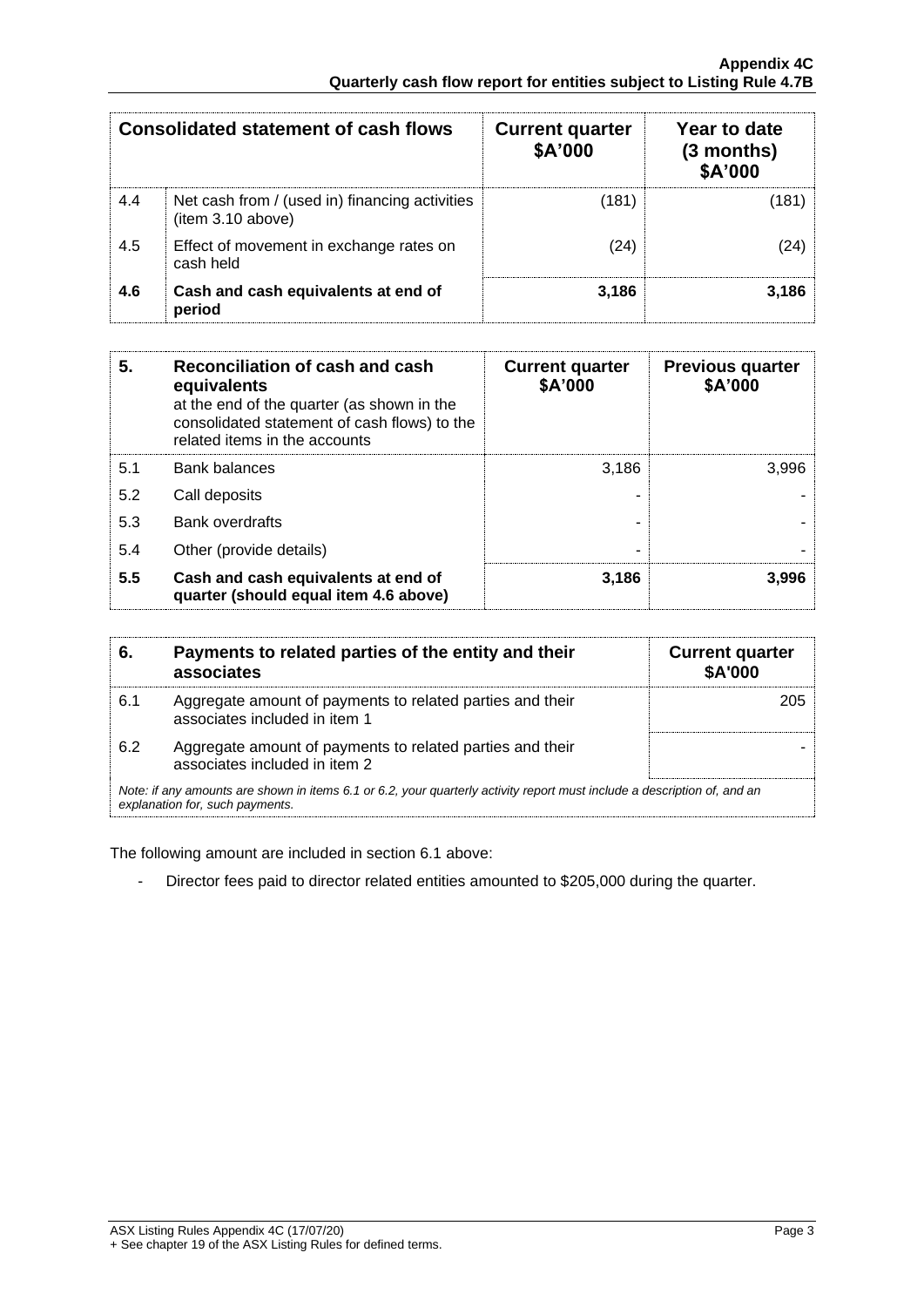| 7.  | <b>Financing facilities</b><br>Note: the term "facility' includes all forms of financing<br>arrangements available to the entity.<br>Add notes as necessary for an understanding of the<br>sources of finance available to the entity.                                                                                                               | <b>Total facility</b><br>amount at quarter<br>end<br>\$A'000 | Amount drawn at<br>quarter end<br>\$A'000 |
|-----|------------------------------------------------------------------------------------------------------------------------------------------------------------------------------------------------------------------------------------------------------------------------------------------------------------------------------------------------------|--------------------------------------------------------------|-------------------------------------------|
| 7.1 | Loan facilities                                                                                                                                                                                                                                                                                                                                      |                                                              |                                           |
| 7.2 | Credit standby arrangements                                                                                                                                                                                                                                                                                                                          |                                                              |                                           |
| 7.3 | Other (please specify)                                                                                                                                                                                                                                                                                                                               |                                                              |                                           |
| 7.4 | <b>Total financing facilities</b>                                                                                                                                                                                                                                                                                                                    |                                                              |                                           |
|     |                                                                                                                                                                                                                                                                                                                                                      |                                                              |                                           |
| 7.5 | Unused financing facilities available at quarter end                                                                                                                                                                                                                                                                                                 |                                                              |                                           |
| 7.6 | Include in the box below a description of each facility above, including the lender, interest<br>rate, maturity date and whether it is secured or unsecured. If any additional financing<br>facilities have been entered into or are proposed to be entered into after quarter end,<br>include a note providing details of those facilities as well. |                                                              |                                           |
|     |                                                                                                                                                                                                                                                                                                                                                      |                                                              |                                           |

| 8.  |                                                                                                                                                                                                                                 | Estimated cash available for future operating activities                                                                                                                                                       | \$A'000 |
|-----|---------------------------------------------------------------------------------------------------------------------------------------------------------------------------------------------------------------------------------|----------------------------------------------------------------------------------------------------------------------------------------------------------------------------------------------------------------|---------|
| 8.1 |                                                                                                                                                                                                                                 | Net cash from / (used in) operating activities (item 1.9)                                                                                                                                                      | (599)   |
| 8.2 |                                                                                                                                                                                                                                 | Cash and cash equivalents at quarter end (item 4.6)                                                                                                                                                            | 3,186   |
| 8.3 |                                                                                                                                                                                                                                 | Unused finance facilities available at quarter end (item 7.5)                                                                                                                                                  |         |
| 8.4 |                                                                                                                                                                                                                                 | Total available funding (item $8.2 +$ item $8.3$ )                                                                                                                                                             | 3,186   |
| 8.5 | item 8.1)                                                                                                                                                                                                                       | Estimated quarters of funding available (item 8.4 divided by                                                                                                                                                   | 5.32    |
|     |                                                                                                                                                                                                                                 | Note: if the entity has reported positive net operating cash flows in item 1.9, answer item 8.5 as "N/A". Otherwise, a<br>figure for the estimated quarters of funding available must be included in item 8.5. |         |
| 8.6 |                                                                                                                                                                                                                                 | If item 8.5 is less than 2 quarters, please provide answers to the following questions:                                                                                                                        |         |
|     | 8.6.1                                                                                                                                                                                                                           | Does the entity expect that it will continue to have the current level of net operating<br>cash flows for the time being and, if not, why not?                                                                 |         |
|     | Answer: N/A                                                                                                                                                                                                                     |                                                                                                                                                                                                                |         |
|     | 8.6.2<br>Has the entity taken any steps, or does it propose to take any steps, to raise further<br>cash to fund its operations and, if so, what are those steps and how likely does it<br>believe that they will be successful? |                                                                                                                                                                                                                |         |
|     | Answer: N/A                                                                                                                                                                                                                     |                                                                                                                                                                                                                |         |
|     | 8.6.3                                                                                                                                                                                                                           | Does the entity expect to be able to continue its operations and to meet its business<br>objectives and, if so, on what basis?                                                                                 |         |
|     | Answer: N/A                                                                                                                                                                                                                     |                                                                                                                                                                                                                |         |
|     |                                                                                                                                                                                                                                 | Note: where item 8.5 is less than 2 quarters, all of questions 8.6.1, 8.6.2 and 8.6.3 above must be answered.                                                                                                  |         |